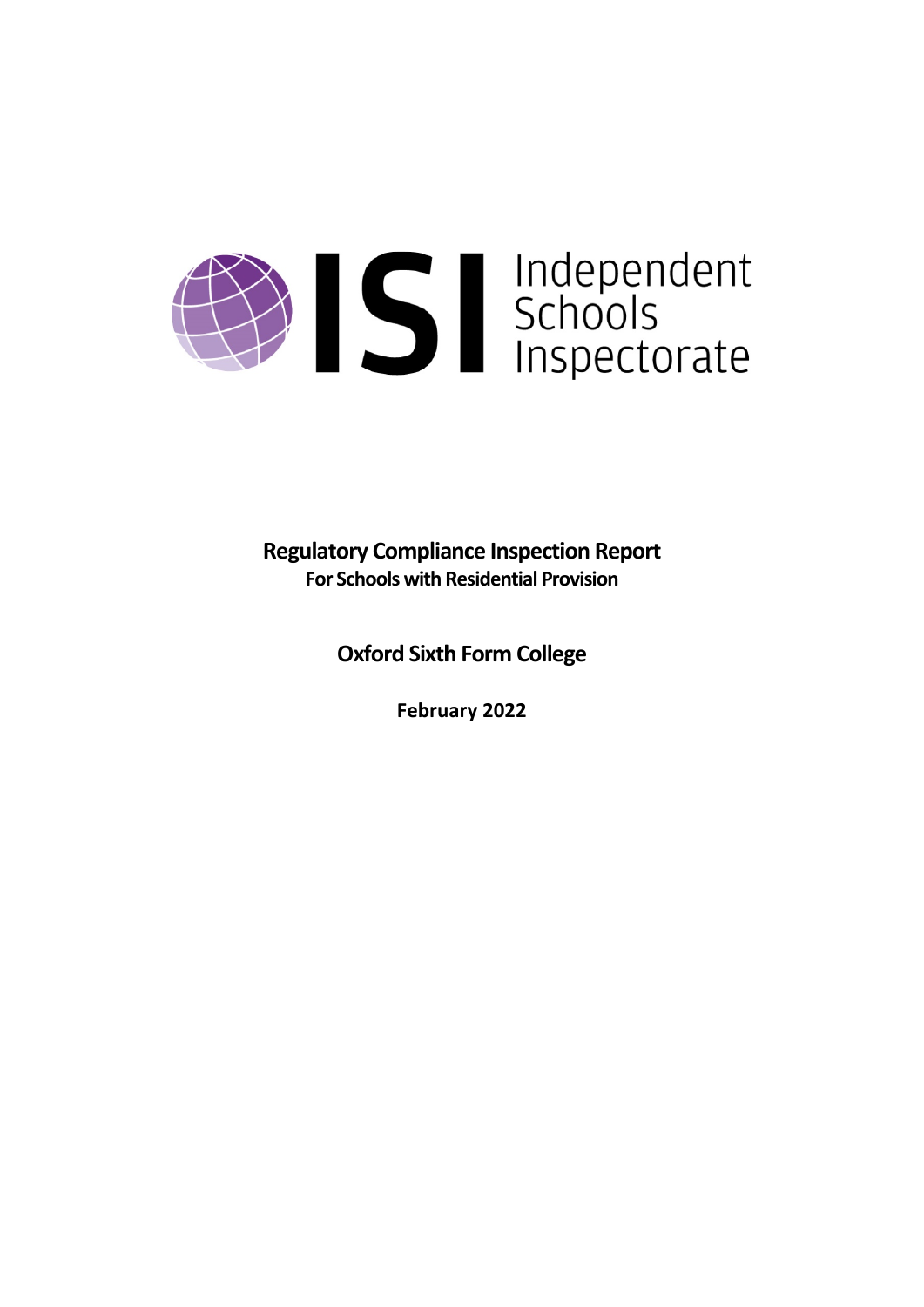# **Contents**

|    | <b>School's Details</b>                                              | 3 |
|----|----------------------------------------------------------------------|---|
| 1. | <b>Background Information</b>                                        | 4 |
|    | <b>About the school</b>                                              | 4 |
|    | What the school seeks to do                                          | 4 |
|    | About the pupils                                                     | 4 |
| 2. | <b>Regulatory Compliance Inspection</b>                              | 5 |
|    | <b>Preface</b>                                                       | 5 |
|    | <b>Key findings</b>                                                  | 6 |
|    | PART 1 - Quality of education provided                               | 6 |
|    | PART 2 - Spiritual, moral, social and cultural development of pupils | 6 |
|    | PART 3 - Welfare, health and safety of pupils                        | 6 |
|    | PART 4 – Suitability of staff, supply staff, and proprietors         | 7 |
|    | PART 5 - Premises of and accommodation at schools                    | 7 |
|    | <b>PART 6 - Provision of information</b>                             | 7 |
|    | PART 7 - Manner in which complaints are handled                      | 7 |
|    | PART 8 - Quality of leadership in and management of schools          | 7 |
| 3. | <b>Inspection Evidence</b>                                           | 8 |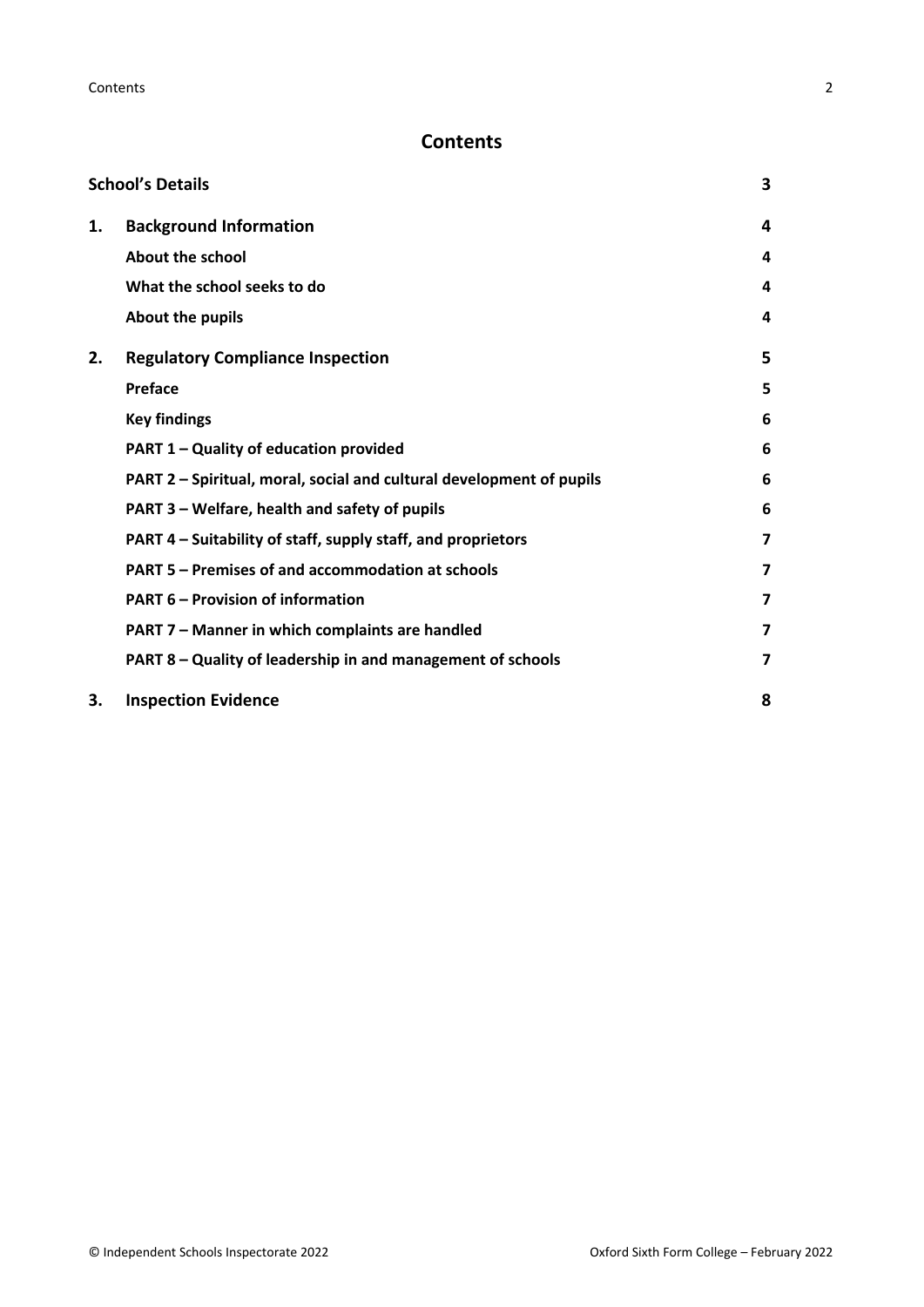| <b>College</b>                                    | Oxford Sixth Form College                                                             |    |                   |     |
|---------------------------------------------------|---------------------------------------------------------------------------------------|----|-------------------|-----|
| <b>DfE</b> number                                 | 931/6012                                                                              |    |                   |     |
| <b>Address</b>                                    | Oxford Sixth Form College<br>12 King Edward Street<br>Oxford<br>Oxfordshire<br>OX14HT |    |                   |     |
| <b>Telephone number</b>                           | 01865 793333                                                                          |    |                   |     |
| <b>Email address</b>                              | info@oxfordsixthformcollege.com                                                       |    |                   |     |
| Principal                                         | Mr Mark Love                                                                          |    |                   |     |
| Proprietor                                        | <b>Oxford Tutorial College Limited</b>                                                |    |                   |     |
| Age range                                         | 15 to 19                                                                              |    |                   |     |
| Number of pupils on roll                          | 147                                                                                   |    |                   |     |
|                                                   | Day pupils                                                                            | 55 | <b>Boarders</b>   | 92  |
|                                                   | <b>Seniors</b>                                                                        | 12 | <b>Sixth Form</b> | 135 |
| <b>Inspection dates</b><br>16 to 18 February 2022 |                                                                                       |    |                   |     |

# <span id="page-2-0"></span>**School's Details**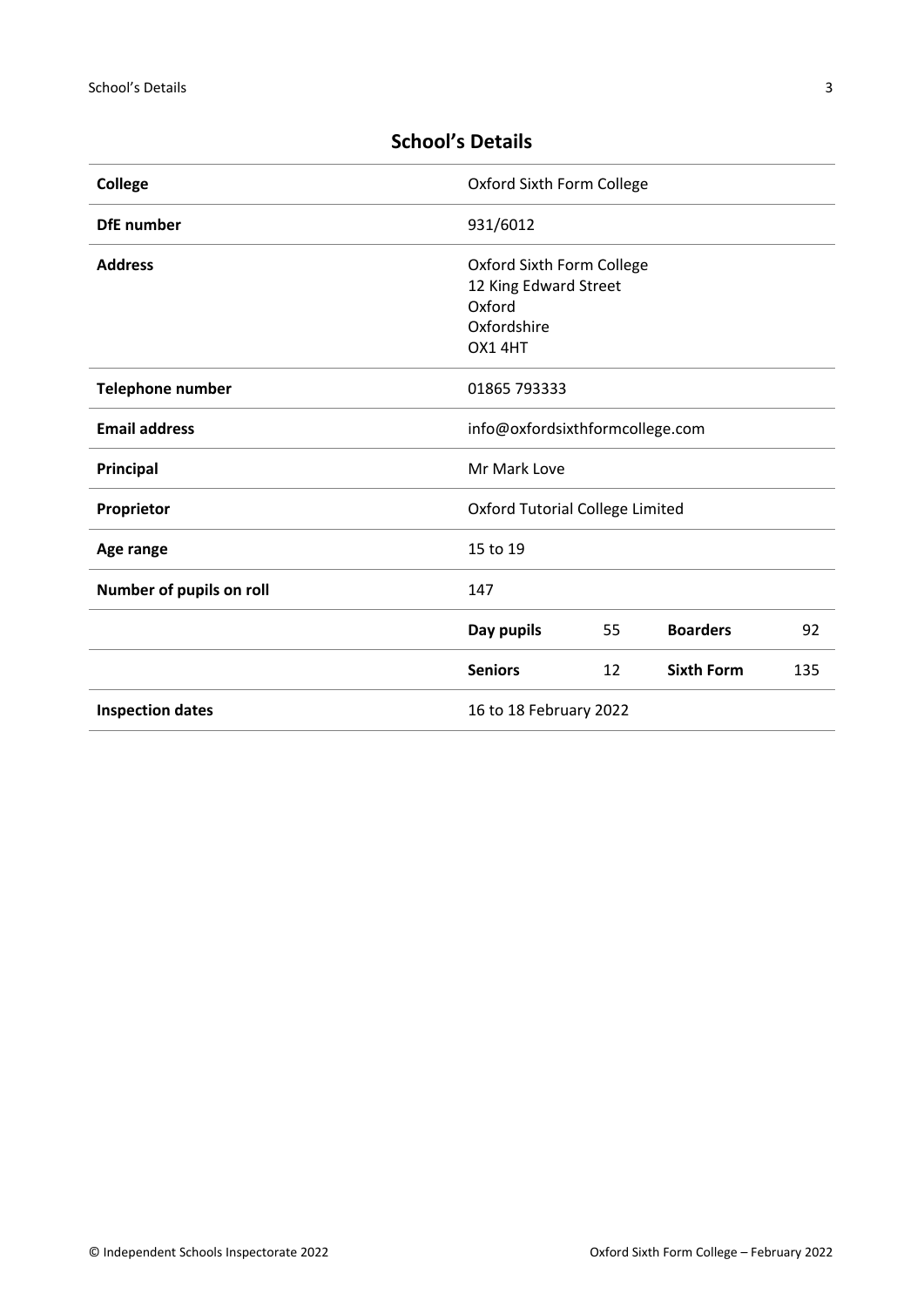# <span id="page-3-0"></span>**1. Background Information**

#### <span id="page-3-1"></span>**About the school**

- 1.1 Oxford Sixth Form College is a co-educational independent sixth form college housed in a row of Victorian houses in the centre of the city. It is owned by Oxford Tutorial College, a limited company managed by a board of directors, and overseen by a board of governors. The college was founded in 1988 as Wolsey Hall Tutorial College, becoming Oxford Tutorial College in the 1990s and changing its name to Oxford Sixth Form College in 2019. In April 2021, the college became part of the Nord Anglia Education group.
- 1.2 The college offers GCSE, A-level and BTEC business courses for its students and provides boarding accommodation in three separate student residences. Homestay accommodation is also arranged for students. The college's previous inspection was a material change visit conducted by Ofsted in June 2018.
- 1.3 During the period March to August 2020, the whole college was closed. No boardersremained on site. During this period of closure the college provided remote learning materials for all students.
- 1.4 In the interests of infection control during the COVID-19 (coronavirus) pandemic, inspection evidence was gathered partly remotely and partly on-site to reduce contact within the college setting.
- 1.5 In line with the direction given by the Department for Education (DfE) at the time, no evaluation has been made of the nature or effectiveness of any provision made during the period March to August 2020, including its impact on students' learning, achievement or personal development. Any concerns relating to students' welfare during this period which directly relate to measures implemented by the college have been considered.
- 1.6 During the lockdown period of January to March 2021, all students received remote learning provision at home, or in boarding accommodation where they were unable to return home.
- 1.7 In 2020 and 2021, public examinations were not held. For students who would have been expected to take these examinations, centre-assessed and teacher-assessed grades were awarded.

#### <span id="page-3-2"></span>**What the school seeks to do**

1.8 The aim of the college is to provide a supportive and mature environment to enable students to reach their academic potential.

#### <span id="page-3-3"></span>**About the pupils**

1.9 Day students come from a range of professional and working backgrounds that reflect the demographic of the area within a 20-mile radius of the college. Boarders come from across the world, with 32 nationalities currently represented. Nationally standardised test data provided by the college indicate that the ability of the students is above average. The college has identified 25 students as having special educational needs and/or disabilities (SEND), which include dyslexia and slow processing and writing speed. All of these students receive additional specialist help. No student has an education, health and care plan (EHC). English is an additional language (EAL) for 103 students, of whom 70 receive additional specialist support.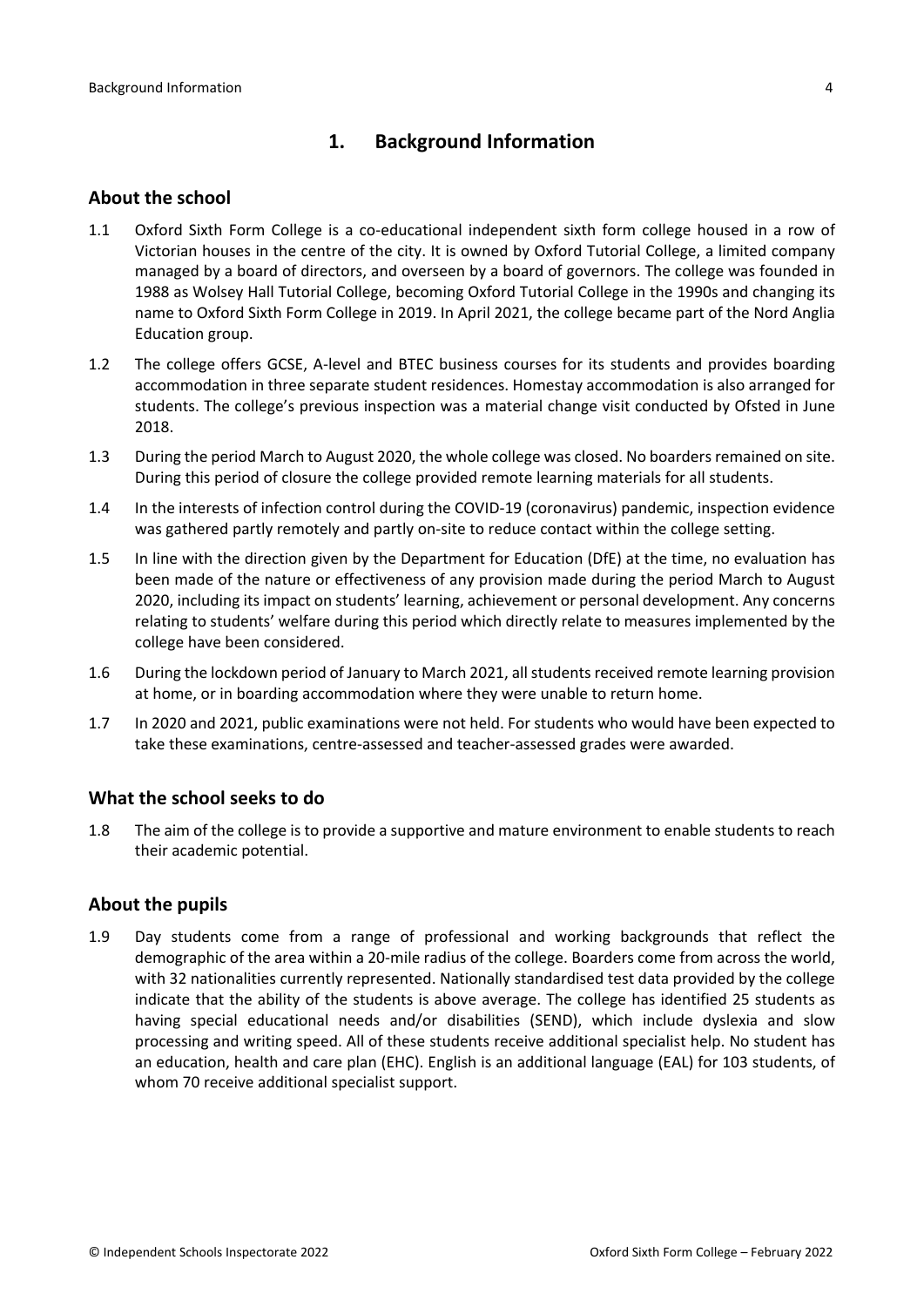# <span id="page-4-0"></span>**2. Regulatory Compliance Inspection**

#### <span id="page-4-1"></span>**Preface**

The Independent Schools Inspectorate (ISI) is approved by the Secretary of State to inspect schools which are, or whose heads are, in membership of the associations which form the Independent Schools Council (ISC) and report on the extent to which they meet the Independent School Standards ('the standards') in the Schedule to the Education (Independent School Standards) Regulations 2014, including the National Minimum Standards for Boarding ('boarding NMS'), where applicable. Additionally, inspections report on the school's accessibility plan under Schedule 10 of the Equality Act 2010 and the ban on corporal punishment under section 548 of the Education Act 1996. Inspections also comment on the progress made to meet any compliance action points set out in the school's most recent statutory inspection.

ISI inspections are also carried out under the arrangements of the ISC Associations for the maintenance and improvement of the quality of their membership.

**This is a COMPLIANCE ONLY inspection and as such reports only on the school's compliance with the standards, including the boarding NMS.** The standards represent minimum requirements and judgements are given either as **met** or as **not met**. All schools are required to meet all the standards applicable to them. Where the minimum requirements are not met, this is clearly indicated and the school is required to take the actions specified.

Inspections do not include matters that are outside of the regulatory framework described above, such as: an exhaustive health and safety audit; compliance with data protection requirements; an in-depth examination of the structural condition of the school, its services or other physical features; contractual arrangements with parents; an investigation of the financial viability of the school or its accounting procedures.

Inspectors may be aware of individual safeguarding concerns, allegations and complaints as part of the inspection process. Such matters will not usually be referred to specifically in published reports in this document but will have been considered by the team in reaching its judgements.

Links to the standards and requirements can be found here: The Education [\(Independent](http://www.legislation.gov.uk/uksi/2014/3283/contents/made) School Standards) [Regulations](http://www.legislation.gov.uk/uksi/2014/3283/contents/made) 2014, National Minimum [Standards](https://www.gov.uk/government/uploads/system/uploads/attachment_data/file/416186/20150319_nms_bs_standards.pdf) for Boarding Schools.

**COVID-19: Inspection judgements do not cover the period March to August 2020 inclusive.**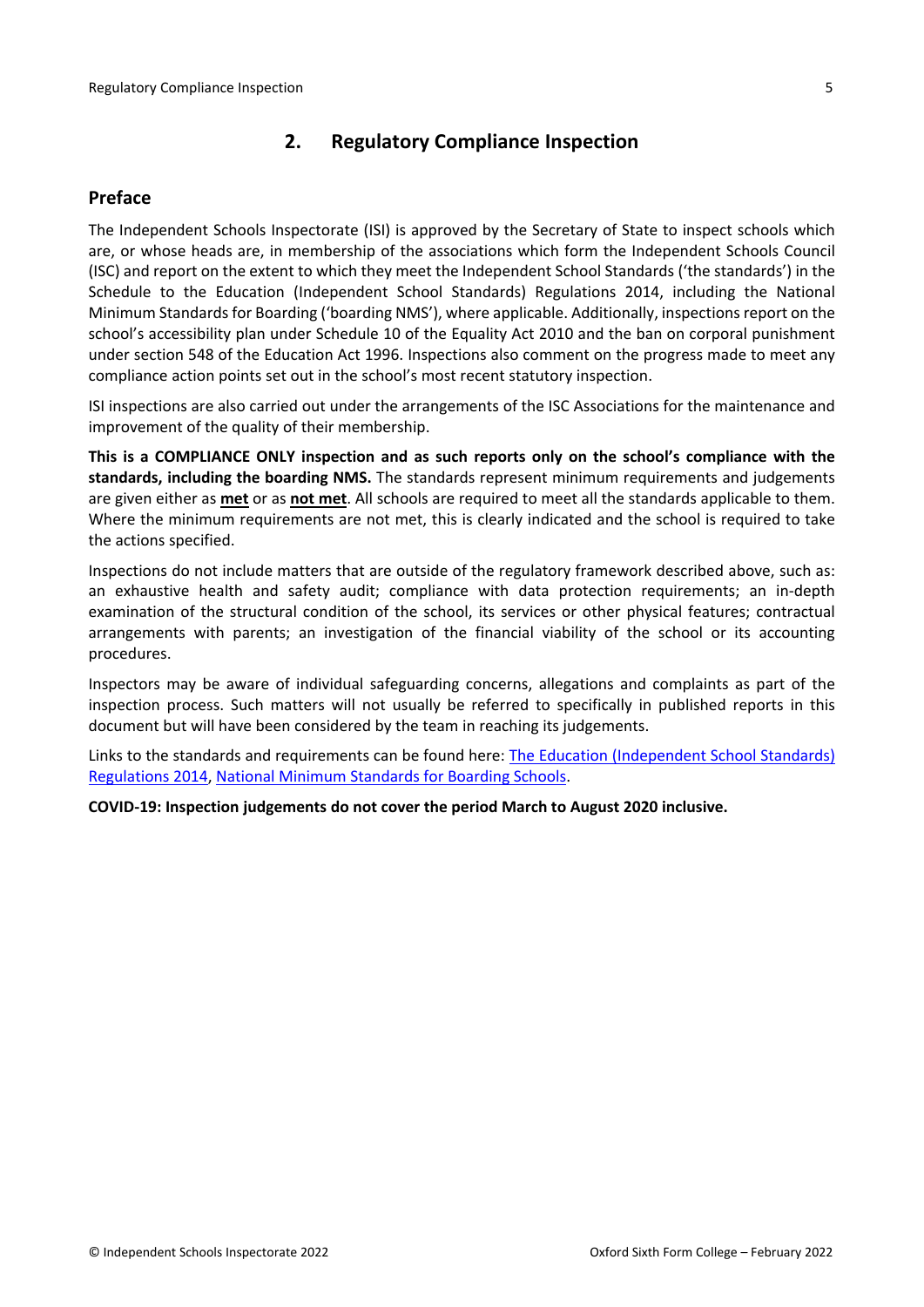### <span id="page-5-0"></span>**Key findings**

**2.1 The school meets the standards in the schedule to the Education (Independent School Standards) Regulations 2014, the National Minimum Standards for Boarding Schools 2015 and associated requirements and no further action is required as a result of this inspection.**

### <span id="page-5-1"></span>**PART 1 – Quality of education provided**

- 2.2 At GCSE in the years 2019 to 2021, performance has confirmed that teaching enables pupils to make good progress in the context of Part 1 paragraph 3(a).
- 2.3 In the sixth form, A-level results in the years 2019 to 2021 have confirmed that teaching enables pupils to make good progress in the context of Part 1 paragraph 3(a).
- 2.4 The curriculum is documented, supported by appropriate plans and schemes of work for the pupils and covers the required breadth of material. The teaching enables pupils to make good progress, encompasses effective behaviour management and is supported by suitable resources. A suitable framework for the assessment of pupils' performance is in place.
- 2.5 Pupils receive relationships and sex education in the senior school, except in so far as they are lawfully excused. The school has consulted parents and published a written statement of its policy which has regard to the relevant statutory guidance.
- **2.6 The standards relating to the quality of education [paragraphs 1–4] are met.**

### <span id="page-5-2"></span>**PART 2 – Spiritual, moral, social and cultural development of pupils**

- 2.7 Principles and values are actively promoted which facilitate the personal development of pupils as responsible, tolerant, law-abiding citizens. Boarders' views are actively encouraged, and their opinions and concerns are appropriately considered by staff. Any prefect system operating in the school is suitably managed.
- **2.8 The standard relating to spiritual, moral, social and cultural development [paragraph 5] and NMS 17 and 19 are met.**

# <span id="page-5-3"></span>**PART 3 – Welfare, health and safety of pupils**

- 2.9 Arrangements are made to safeguard and promote the welfare of pupils by means that pay due regard to current statutory guidance; good behaviour is promoted; bullying is prevented so far as reasonably practicable; health and safety requirements are met, including those relating to fire safety; provision is made for first aid. Pupils are properly supervised; admission and attendance registers are maintained, as required, and there is a strategic approach to risk assessment. A disability access plan is in place.
- 2.10 An appropriate induction process for pupils new to boarding is implemented, and suitable provision is made for boarders' medical and health care, their food and drink and for managing boarders' laundry and possessions. Boarders have suitable contact with friends and family and access to a programme of activities. Boarding staff are appropriately trained and deployed. The school makes appropriate arrangements to provide long-term lodgings for some boarders.
- **2.11 The standardsrelating to welfare, health and safety [paragraphs 6–16], the requirement of Schedule 10 of the Equality Act 2010, and the ban on corporal punishment undersection 548 of the Education Act 1996, and NMS 2–4, 6–12, 15, 16 and 20 are met.**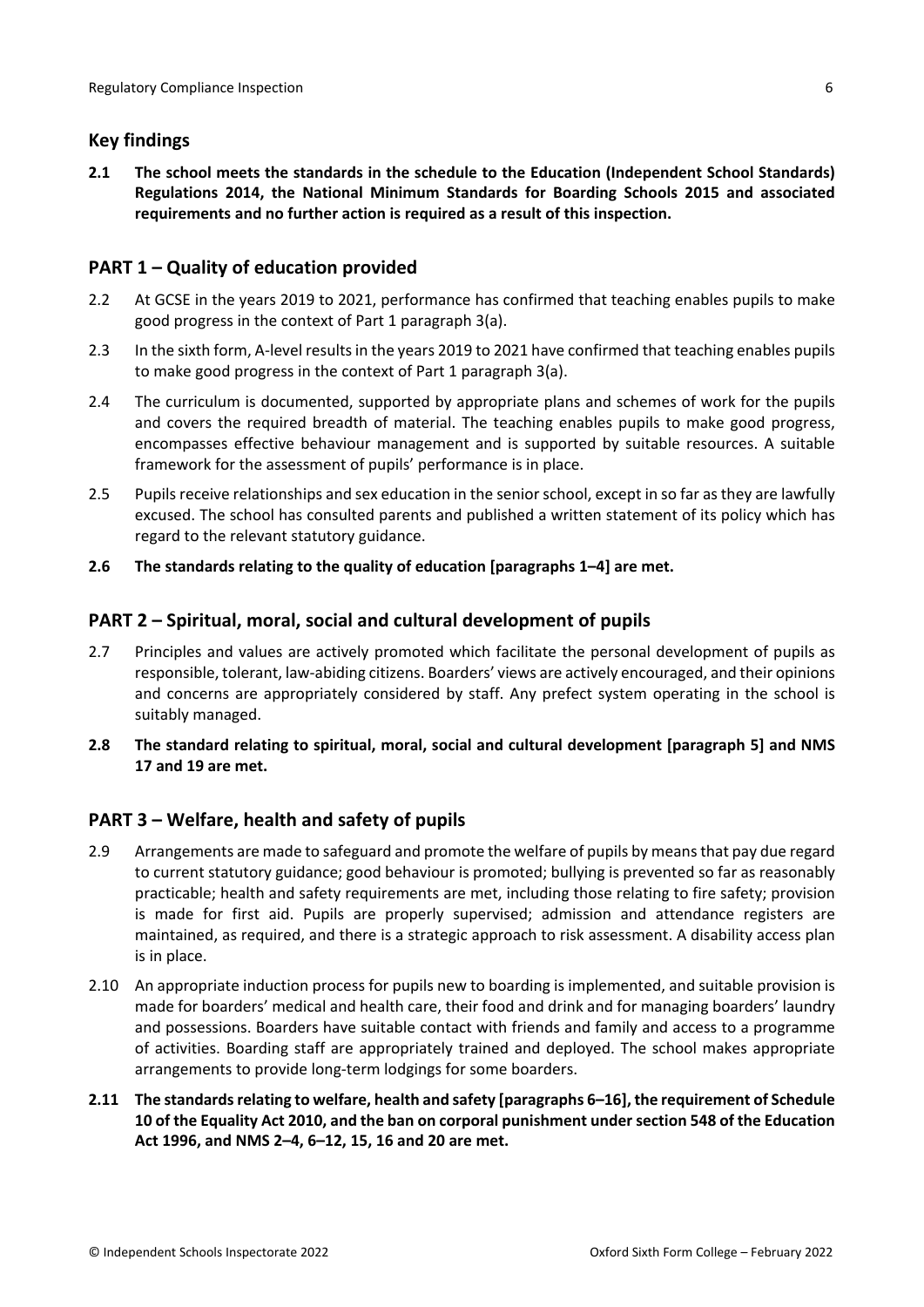# <span id="page-6-0"></span>**PART 4 – Suitability of staff, supply staff, and proprietors**

- 2.12 The school makes appropriate checks to ensure the suitability of staff, supply staff and proprietors, and a register is kept as required. Visitors to boarding accommodation are appropriately supervised and the school's arrangements for guardianship are suitably managed.
- **2.13 The standards relating to the suitability of those in contact with pupils at the school [paragraphs 17–21] and NMS 14 are met.**

#### <span id="page-6-1"></span>**PART 5 – Premises of and accommodation at schools**

2.14 Suitable toilet and changing facilities, and showering facilities where required by the standard, and appropriate accommodation for pupils' medical and therapy needs are provided. The premises are maintained to a standard commensurate with health and safety; acoustics and lighting are appropriate; water provision is adequate. Suitable outdoor space is provided for physical education and outdoor play. Boarding accommodation is adequate for the needs of all boarders, and safeguards and promotes their welfare.

#### **2.15 The standardsrelating to the premises and accommodation [paragraphs 22–31] and NMS 5 are met.**

#### <span id="page-6-2"></span>**PART 6 – Provision of information**

- 2.16 A range of information is published, provided or made available to parents, inspectors and the Department for Education. This includes details about the proprietor, the ethos of the school and the curriculum, and of the school's arrangementsfor admission, behaviour and exclusions, bullying, health and safety, first aid, details of the complaints procedure, and the number of complaints registered under the formal procedure during the preceding school year, and the provision for any with education, health and care plans or English as an additional language. It also includes particulars of the school's academic performance during the preceding school year, inspection reports and (for parents only) a report at least annually of their own child's progress. The safeguarding policy is posted on the school's website. A suitable statement of boarding principles and practice is published by the school.
- **2.17 The standard relating to the provision of information [paragraph 32] and NMS 1 are met.**

#### <span id="page-6-3"></span>**PART 7 – Manner in which complaints are handled**

- 2.18 Parental complaints, if any, are handled effectively through a three-stage process, (informal, formal and a hearing before a panel of three, one of whom is independent of the school). Each stage has clear time scales, and at the third stage the panel can make findings and recommendations which are communicated to the complainant. Records are kept appropriately, including of any action taken, whether or not a complaint is successful, and identifying those relating to the boarding provision.
- **2.19 The standard relating to the handling of complaints [paragraph 33] and NMS 18 are met.**

#### <span id="page-6-4"></span>**PART 8 – Quality of leadership in and management of schools**

- 2.20 The proprietor ensures that the leadership and management demonstrate good skills and knowledge, and fulfil their responsibilities effectively, so that the other standards are consistently met, and they actively promote the well-being of the pupils. Appropriate leadership and management of boarding ensure that the required policies and records are maintained and effectively monitored.
- **2.21 The standard relating to leadership and management of the school [paragraph 34] and NMS 13 are met.**